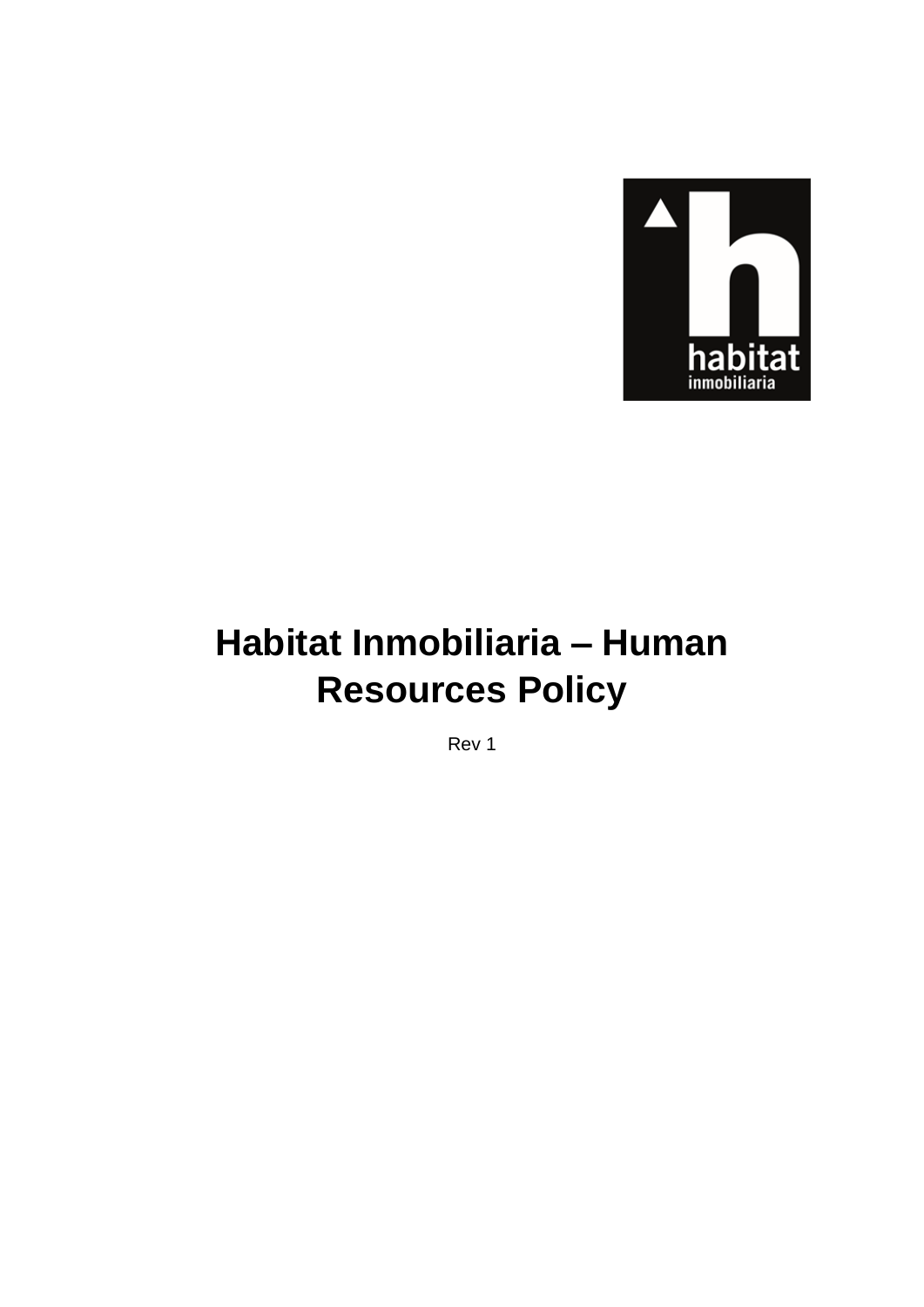

### **TABLE OF CONTENTS**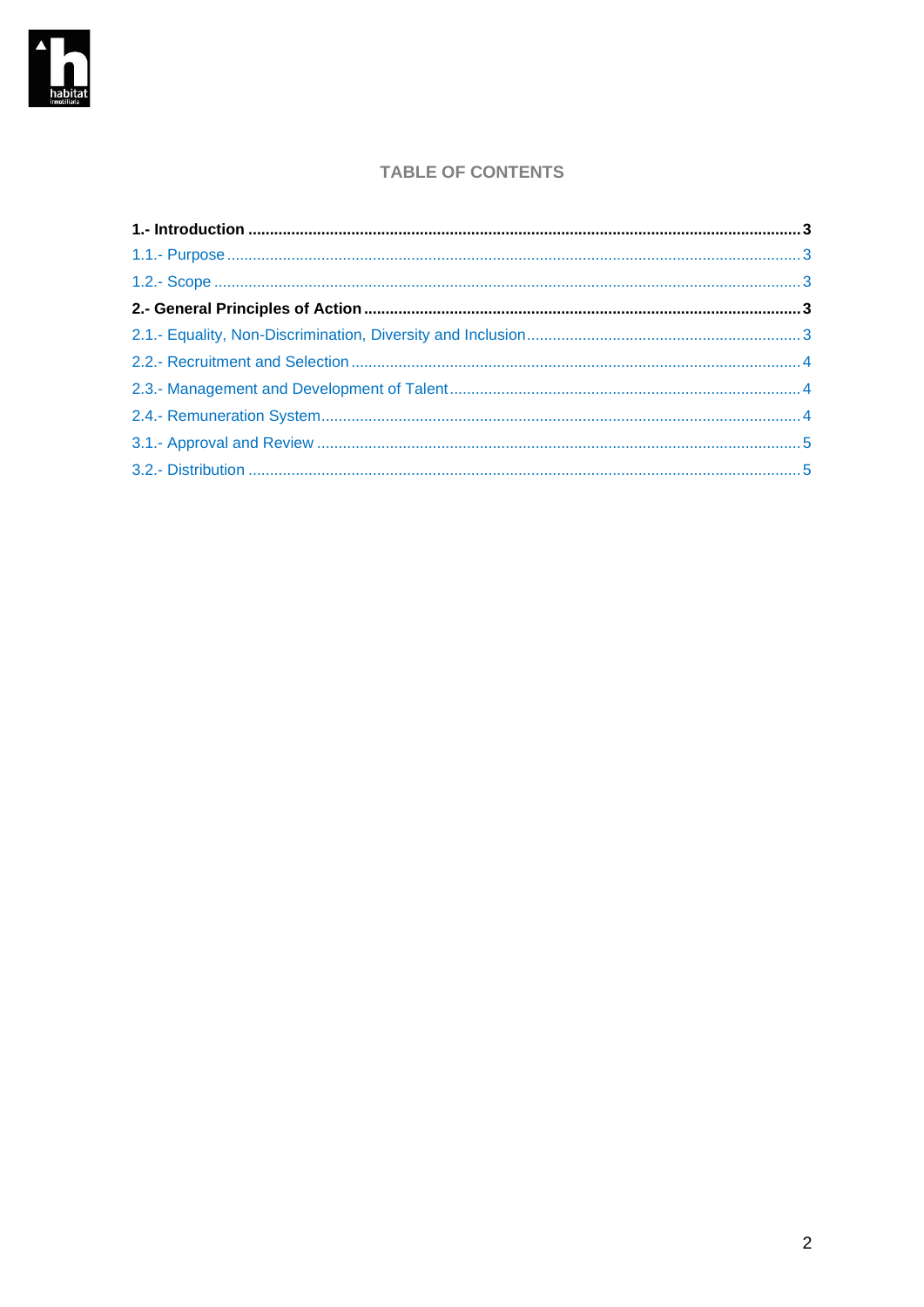

## <span id="page-2-0"></span>**1.- Introduction**

The Management Board of PROMOCIONES HABITAT, S.A.U., (hereinafter, together with its subsidiaries and investees, referred to as "**HABITAT**" or the "**Company**") is responsible for the non-delegable task of determining the Company's strategy and corporate policies, and for the supervision of its internal control systems. The Management Board, in the exercise of its duties and in accordance with our Code of Ethics, adopts the present Human Resources Policy as a subsequent commitment to its human capital.

#### <span id="page-2-1"></span>**1.1.- Purpose**

The purpose of the present Policy is to establish HABITAT's overall framework for action in relation to human capital management in order to: i) define and undertake a human resources and industrial relations management system based on respect for human and labour rights, ii) attract, promote, gain loyalty and retain talent and iii) promote personal and professional growth of all the people at HABITAT, by complying with National regulations in force and especially with the International rules in force (particularly, the Universal Declaration of Human Rights, the United Nations Norms on the Responsibilities of Transnational Corporations and Other Business Enterprises with regard to Human Rights and the OECD Guidelines for Multinational Enterprises).

#### <span id="page-2-2"></span>**1.2.- Scope**

The present policy is applicable to all activities undertaken by HABITAT and must be complied with by all employees (permanent and temporary), managers and members of the Board of Directors, (hereinafter, referred to together as "**Subject People**").

## <span id="page-2-3"></span>**2.- General Principles of Action**

In accordance with the present policy, the principles that will guide the action undertaken by HABITAT and the Subject People are:

#### <span id="page-2-4"></span>**2.1.- Equality, Non-Discrimination, Diversity and Inclusion**

- Challenging any discriminatory act or behaviour on grounds of gender, race, origin, disability, religion, political opinion, marital status or sexual orientation, gender identity, citizenship, or any other situation protected under the International Labour Organisation declaration in relation to the principles and fundamental rights at work.
- $\blacktriangle$  Implementing employment practices compatible with the fundamental conventions of the International Labour Organisation and challenging any behaviour that may intimidate or offend individual rights, people trafficking, modern slavery and child labour.
- Ensuring non-discrimination in respect of employment, as well as freedom of association and trade-union membership and the effective recognition of the right to collective bargaining and to a fair defence.
- **A** Promoting gender equality, in particular as regards to access to employment, training, career advancement, working conditions, and compensation for work of equal value.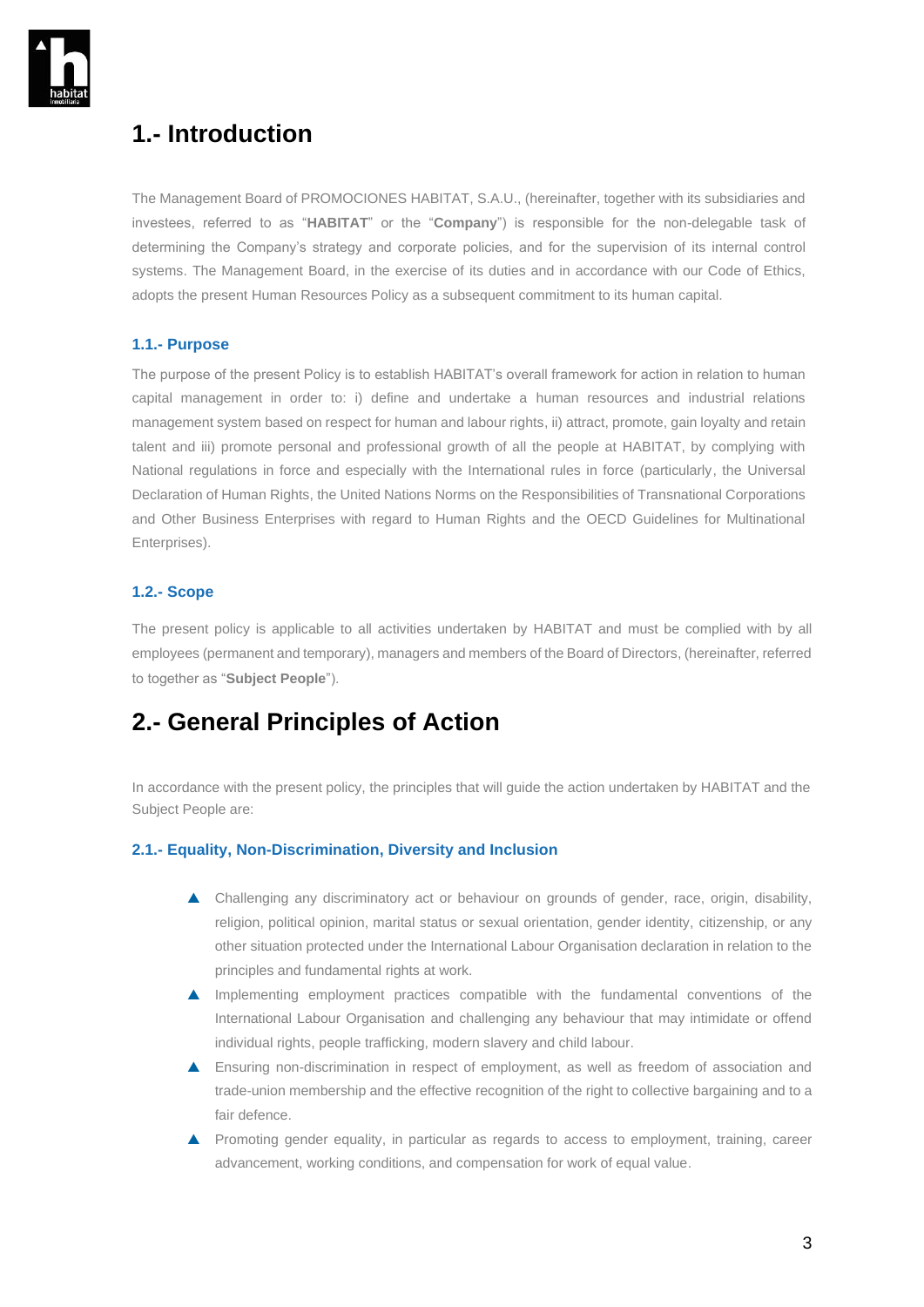

- Promoting measures to support reconciliation and respect for personal and family life of HABITAT's professionals.
- **A** Prohibiting and, to the extent possible, preventing any type of harassment, discriminatory act that could undermine the freedom of association and trade-union membership, abuse and inhuman or degrading treatment.

#### <span id="page-3-0"></span>**2.2.- Recruitment and Selection**

- **A** Ensuring equal treatment and opportunities for all people.
- Ensuring impartiality and objectivity, considering only merit, skills, capability, and good repute criteria. Those who are involved in selection processes shall not have a personal or business link with the applicants, which will guarantee objectivity and transparency.
- ▲ Facilitating young people's access to their first job through scholarship programmes, recruitment of professionals from excluded groups and differently abled individuals.
- Ensuring that the people that join HABITAT are aligned with our principles and values and will contribute to the improvement and development of the company.

#### <span id="page-3-1"></span>**2.3.- Management and Development of Talent**

- ▲ Counting on a continuous and systematic training process as part of a comprehensive strategy, in accordance with the objectives of the Company and the challenges faced by HABITAT's teams and individuals.
- Implementing training programmes to foster personal development, to create internal promotion opportunities, to ensure equal opportunities and non-discrimination and to match skills to tackle our challenges and meet the company's objectives.
- **Ensuring the profitability of training by designing courses that contribute to personal development,** to our objectives and to improving the efficiency and quality of our work.
- **A** Promoting a satisfactory work environment based on teamwork, focus on results, flexibility, equal opportunities, recognition, career advancement and team engagement in order to achieve HABITAT's objectives.

#### <span id="page-3-2"></span>**2.4.- Remuneration System**

- ▲ Being consistent with HABITAT's mission, vision, principles and values.
- Implementing a remuneration system that constitutes a motivating factor for people, ensures internal equality in terms of position and gender and is externally competitive.
- Maintaining and reinforcing a culture where remuneration and development of people is related to the results of the company and the person's contribution to such result.
- Recognising and rewarding each individual's performance, personal skills, professional merit, and results achieved, unfailingly ensuring non-discrimination.

The present Policy is complemented by the other policies and procedures which constitute HABITAT's human resources management system.